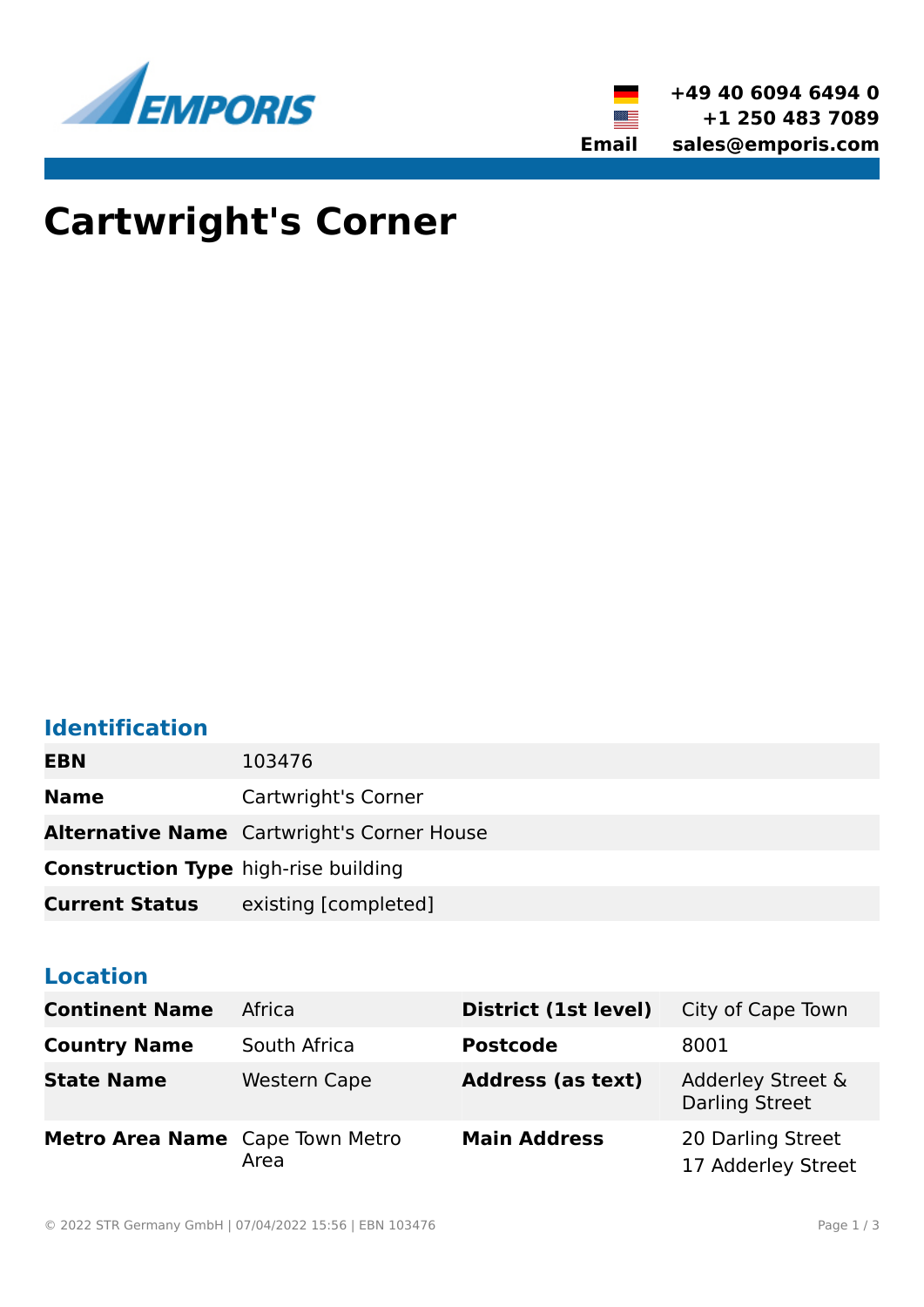

**City Name** Cape Town

# **Description**

| <b>Structural</b><br><b>Material</b> | concrete          | <b>Facade Color</b>        | brown                      |
|--------------------------------------|-------------------|----------------------------|----------------------------|
| <b>Facade System</b>                 | exposed structure | <b>Architectural style</b> | modernism                  |
| <b>Facade Material</b>               | aggregate         | <b>Main Usage</b>          | residential<br>condominium |

# **Spatial dimensions**

| <b>Height (structural)</b> |                        | 303.02 ft <b>Floors (overground)</b> | 24           |
|----------------------------|------------------------|--------------------------------------|--------------|
| Height (tip)               | 303.02 ft <b>Units</b> |                                      | Buy full PDF |
| Height (roof)              |                        | 303.02 ft Parking places             | 189          |

# **Years and costs**

| <b>Year (construction)</b> | 1969 Year (last renovation) | 2006 |
|----------------------------|-----------------------------|------|
| end)                       |                             |      |

#### **Facts**

• The structure is currently being converted into an apartment building.

# **Involved companies**

| <b>Consultant</b> | <b>Buy full PDF</b> |
|-------------------|---------------------|
|-------------------|---------------------|

# **Need additional information? Contact us now!**

| <b>Phone</b> | $+49$ 40 6094 6494 0 |
|--------------|----------------------|
| <b>Phone</b> | +1 250 483 7089      |
| <b>Email</b> | sales@emporis.com    |

Hamburg 09:00 am - 07:00 pm<br>New York 03:00 am - 01:00 pm New York 03:00 am - 01:00 pm<br>Tokyo 04:00 pm - 02:00 am 04:00 pm - 02:00 am